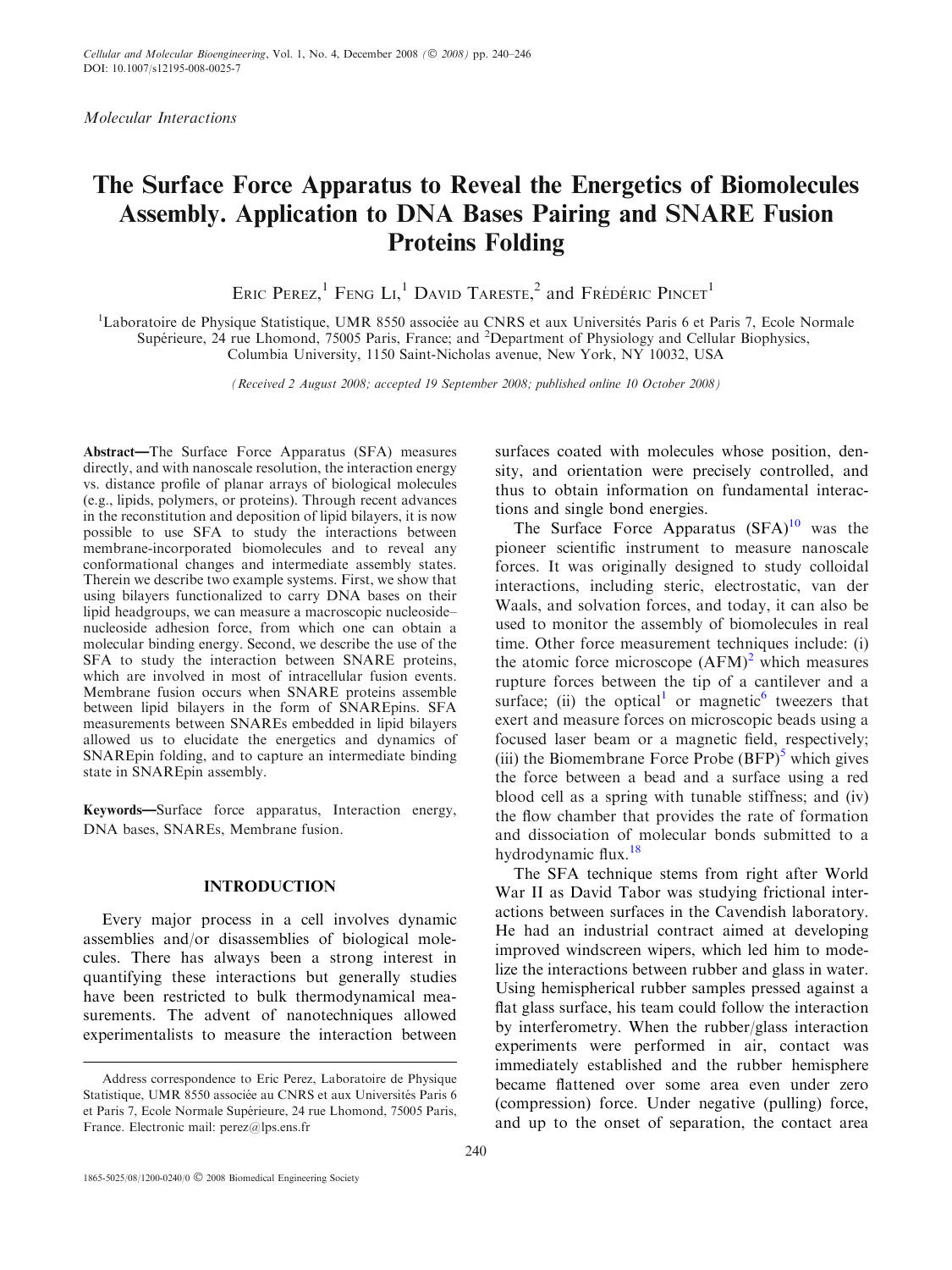$$
F = 3\pi R W_{\text{adh}}/2\tag{1}
$$

where  $W_{\text{adh}}$  is the adhesion free energy per unit area of the two surfaces.

When the rubber/glass interaction experiments were performed in water, the team could not observe any adhesive contact between the rubber and the glass. Upon increasing the compression force, the rubber would deform and the contact area would flatten, but no adhesion would be produced. It soon became obvious to them that they were dealing with the so-called repulsive electrostatic double-layer forces.

At the same time, Samuel Tolansky was extensively studying the surface topography of crystals using Fringes of Equal Chromatic Order (FECO).<sup>[29](#page-6-0)</sup> FECO are obtained by passing a white light through a Fabry– Perot interferometer, and are extremely sensitive to the surface topography down to the angstrom scale. They turned out to be also very useful for surface force measurements, since they could give the inter-surface distance and the deformation of two interacting surfaces with an unprecedented resolution.

In order to study surface forces with better-defined substrates, Tabor's team used mica which can be easily cleaved into atomically smooth thin sheets over several square centimeters. This allowed them to produce the first detailed measurements of van der Waals forces in the normal and retarded regimes. $24$  One of Tabor's students, named Jacob Israelachvili, adapted the original design of the SFA to operate in liquids, and improved its mechanics. He also solved the complete set of equations of the FECO, therefore improving the accuracy of multiple-beam interferometry and making it more user-friendly.<sup>[8](#page-5-0)</sup> Notably, this allowed him to substantially improve the measurements of van der Waals forces.[12](#page-6-0) After this, Israelachvili and his co-workers studied various inter-surface and intermolecular forces, such as DLVO forces (repulsive electrostatic doublelayer forces and attractive van der Waals forces), $10$ hydration forces, $\frac{11}{12}$  $\frac{11}{12}$  $\frac{11}{12}$  forces between lipid bilayers,  $\frac{17}{12}$  $\frac{17}{12}$  $\frac{17}{12}$  and forces between receptors and their ligands.<sup>[7](#page-5-0)</sup>

Other groups, such as the one of Jacob Klein, focused on polymer interactions at interfaces.[16](#page-6-0) Theory describes several cases of steric forces generated by polymer layers. Among them, the mushroom model describes the interaction of surfaces bearing endgrafted molecules which do not overlap laterally. Entropic in nature, these repulsive interactions come from the restriction of the number of conformations that the polymer can take due to the presence of the other surface<sup>[3,9](#page-5-0)</sup>:

$$
\frac{F(D)}{R} = 72\pi\Gamma k_{\rm B}Te^{-\frac{D}{R_{\rm g}}}
$$
 (2)

where  $F$  is the force between two surfaces (radius of curvature  $R$ ) at a distance  $D$  from each other,  $\Gamma$  is the surface density of the polymers, and  $R_g$  is their radius of gyration.

As we describe below, the combination of SFA technology and polymer theory can give rise to very precise characterization of the repulsion and adhesion between two layers of proteins.

## DESCRIPTION OF THE SFA TECHNIQUE

The SFA is based on astute mechanics combined with powerful interferometry, which allow the measurement of force vs. distance profiles between molecularly smooth mica surfaces, and can resolve distances of 0.1 nm and forces of 0.1  $\mu$ N.

The force is measured with a bending spring having a typical stiffness of  $\sim$ 100 N/m. The apparatus contains a translation device which moves the lower mica surface (connected to the force-measuring spring) toward the upper one (Fig. [1\)](#page-2-0). It employs two or three systems of distance control with increasing sensitivity. A coarse level, consisting of a micrometric translation, allows for a rapid positioning of the two surfaces (accuracy  $\sim$ 1  $\mu$ m). A finer level, using a differential spring system, has an accuracy of ~1 nm. It consists of a helical spring pressing against a cantilever spring one thousand times stiffer (Fig. [2\)](#page-2-0). When the helical spring is pressed one micron further, it bends the cantilever spring by one nanometer, and thus moves the lower mica by the same distance. This already provides accuracy sufficient for most of surface force studies. Addition of a piezoelectric system can further improve the sensitivity, and allows for positioning to an accuracy of  $\sim 0.1$  nm.

The distance is measured by multiple beam interferometry through a Fabry–Perot formed by the two mica sheets (of equal thickness  $2-5 \mu m$ ), free of crystal steps, and silvered on the backside (Fig. [3\)](#page-3-0). When a white light is sent to this interferometer, the various wavelengths are reflected and transmitted across the different interfaces, and produce a transmitted spectrum made of Fringes of Equal Chromatic Order (FECO). For a planar interferometer, the fringes consist of lines in the spectrometer. For a curved interferometer, the fringes are curved, as shown in Fig. [3](#page-3-0). These FECO give the distance between the two micas with a resolution of 0.1 nm.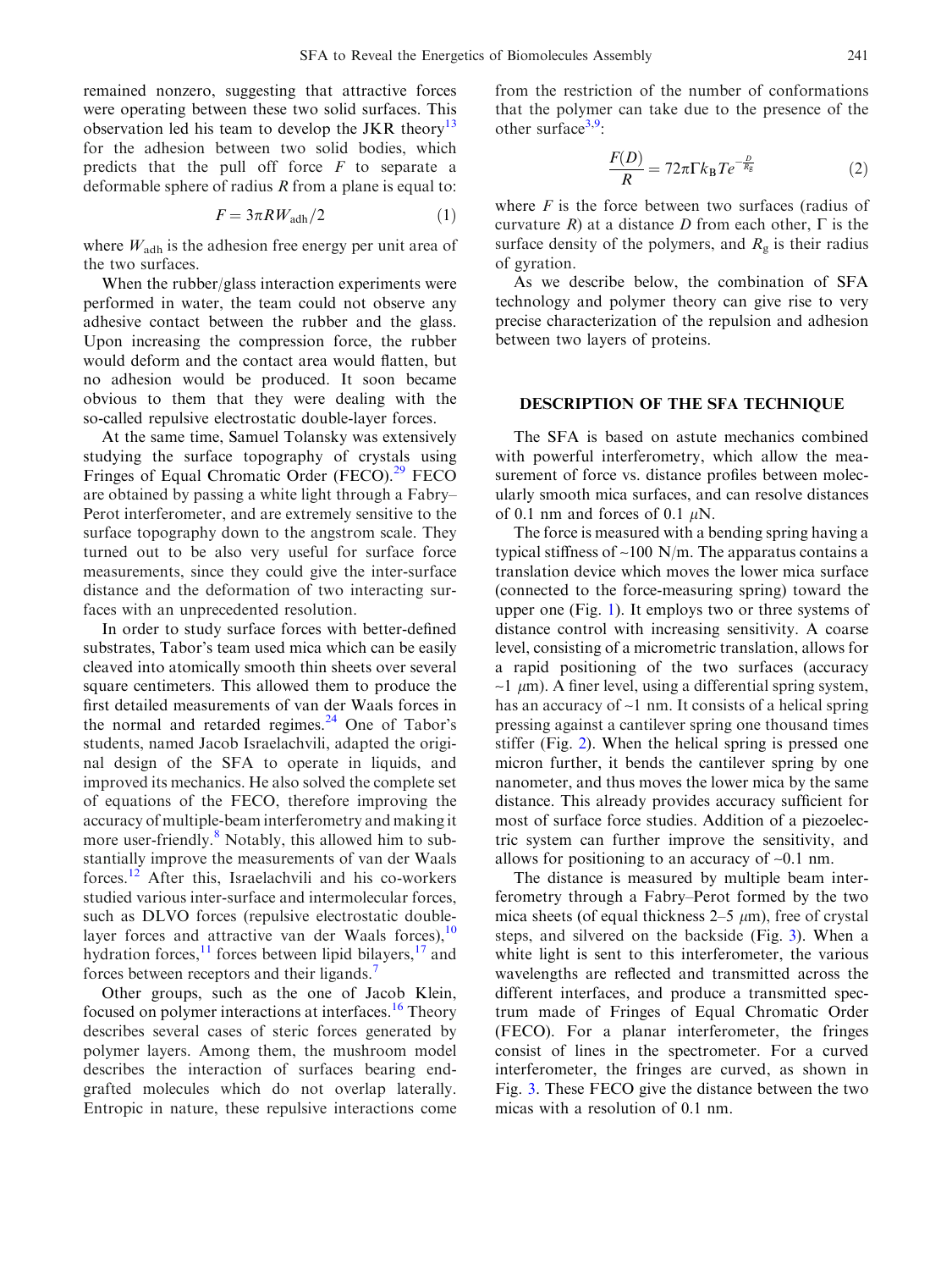<span id="page-2-0"></span>

FIGURE 1. The Surface Force Apparatus (SFA).



FIGURE 2. The differential spring system.

The mica sheets (typical area of  $8 \times 8$  mm<sup>2</sup>) are glued with a thermosetting epoxy onto two cylindrical lenses, which are then arranged in a crossed-cylinder geometry. This geometry (equivalent to a sphere-plane geometry) makes the alignment easier, and enables testing many different surface regions. According to the Derjaguin approximation,<sup>[4](#page-5-0)</sup> the force,  $F(D)$ , between these two curved surfaces is proportional to the interaction free energy per unit area,  $E(D)$ , between two equivalent planar surfaces if the distance is much smaller than the radius of curvature,  $R$ , of the surfaces, and if the interaction energy decreases sufficiently rapidly with distance (at least in  $1/D^2$ ):

$$
F(D)/R = 2\pi E(D) \tag{3}
$$

SFA measurements thus provide directly the interaction free energy per unit area between two surfaces as a function of their separation distance.

The SFA remains a challenging technique. First of all, it is not easy to cleave mica and obtain a few square centimeters of thin sheets free of steps, of dust particles, and of mica flakes. Then, upon gluing the mica onto the cylindrical lenses and mounting the lenses into the apparatus, care has to be taken to avoid dust particles or any other contamination to reach the surfaces. The liquids and the chemicals used during the experiment have to be ultra-pure in order to reduce sources of contamination. In addition, the SFA has to be installed on a vibration-free table to avoid noise in the force measurements, and in a thermostated room to reduce thermal drifts.

Mica surfaces can be coated with various molecules of interest (lipids, polymers, proteins), which makes it possible to study the complete interaction profile of these molecules using the SFA, and to identify the nature of the forces involved. From the mid-eighties on, several SFA studies of lipid bilayer interactions have been reported which aimed at characterizing the fundamental forces between mem-branes<sup>[9](#page-5-0)</sup>: van der Waals forces, double-layer forces, hydration forces, and undulation forces. Once the technique was routinely applicable to lipid bilayers, it was fairly straightforward to use functionalized lipid bilayers whose headgroups would carry the function to be studied,  $\frac{19,25-27}{ }$  $\frac{19,25-27}{ }$  $\frac{19,25-27}{ }$  $\frac{19,25-27}{ }$  $\frac{19,25-27}{ }$  or to follow any structure modification of two interacting lipid lay- $ers.<sup>20</sup>$  $ers.<sup>20</sup>$  $ers.<sup>20</sup>$  When applied to interacting proteins (whose size is typically of a few nanometers), the angstrom resolution of the technique can provide the molecular detail of their assembly, including conformational change and passage through any intermediate binding state. $15,2$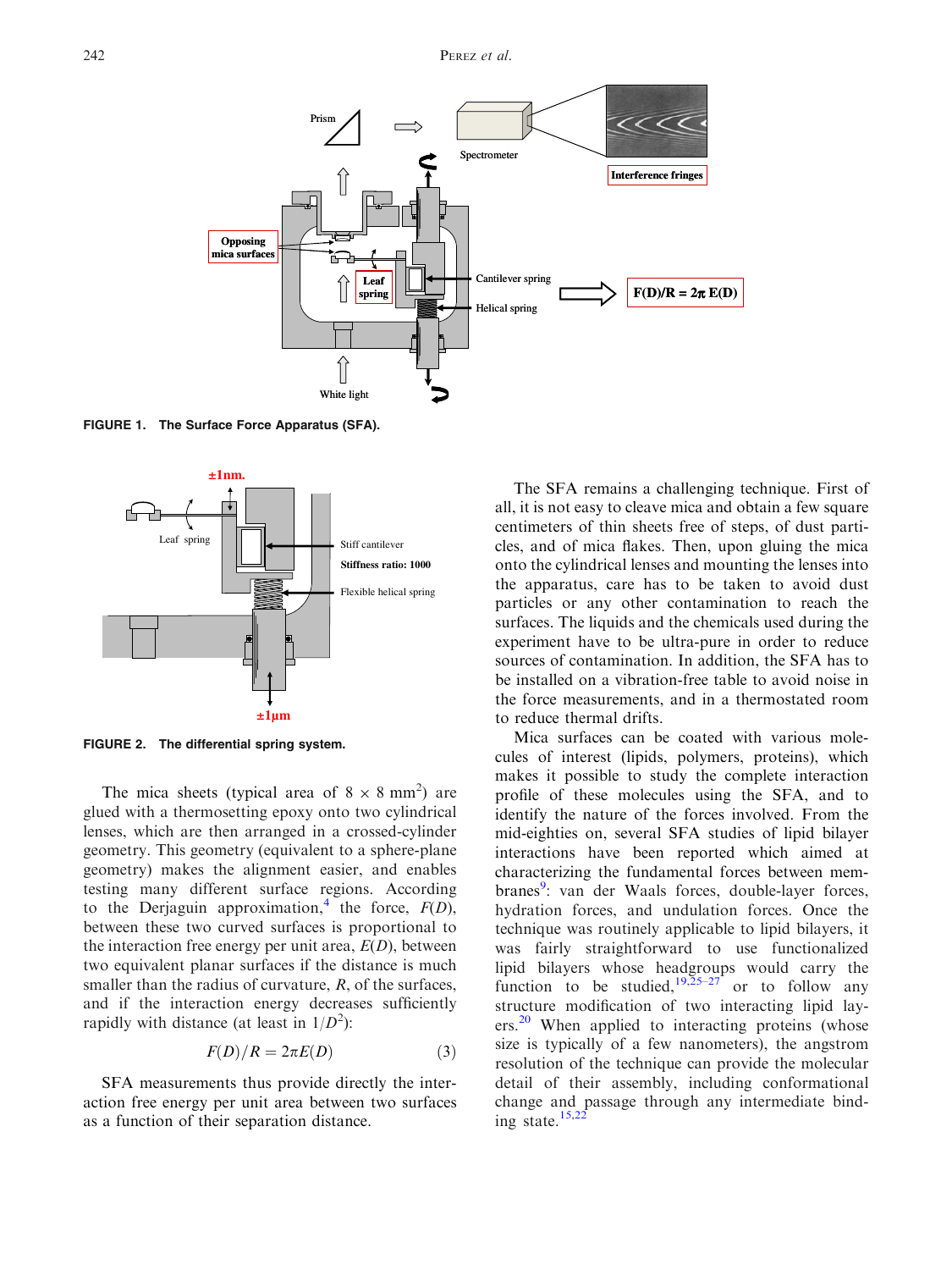<span id="page-3-0"></span>

FIGURE 3. Interferometer made of two silvered mica sheets of equal thickness with refractive index  $\mu_1$ , separated by another medium of refractive index  $\mu_3$ . A beam of incident light is transmitted to the right, after multiple reflections, as lines observable in a spectrometer. The wavelength of these lines (and the position in the spectrometer) varies when the distance between the surfaces is changed. Bottom: When the silvered mica sheets are curved, the fringes observed in the spectrometer are curved.

## SFA TO MEASURE THE ENERGY OF DNA BASES PAIRING

The dynamic double helix structure of the DNA molecule is stabilized by highly specific interactions between complementary nucleotides: Adenine bonding with Thymine, and Guanine bonding with Cytosine. We have used the SFA to measure the adhesion between surfaces coated with the nucleosides (nucleotides lacking phosphate groups) Adenosine (A) or Thymidine (T). Two lipids were synthesized whose headgroups were, respectively, made of A and T nucleosides. These lipids were deposited onto monolayer-coated mica surfaces, with the Langmuir– Blodgett technique, at a film pressure sufficiently high to ensure close-packing of the lipid layers. In this configuration, the nucleosides are perpendicular to their surface and oriented toward the other surface (Fig. 4); they are thus fully accessible for binding to their complementary group residing on the opposite surface.

Experiments were performed with symmetrical  $(A/A$  and  $T/T$ ) and complementary  $(A/T)$  surface pairs (Fig. 4). The adhesion measured upon separating two complementary surfaces (A/T experiments) was more than twice the adhesion of the symmetrical systems  $(A/A)$  or  $T/T$  experiments). At contact, the surfaces were flattened, and therefore the JKR theory (Eq. 1) could be used to evaluate their adhesion free energy. As the number of molecules was known on each surface from the Langmuir–Blodgett deposition parameters, it was then straightforward to estimate the energy



FIGURE 4. Interaction between DNA bases measured by SFA. The mica surfaces are coated with bilayers functionalized to carry nucleosides on their lipid headgroups. The adhesion measured in the complementary system (A/T) is much larger than for the symmetrical systems (A/A and T/T).

of the molecular bonds: the adhesion free energy per unit area  $W_{\text{adh}}$  is equal to the density of bonds multiplied by the molecular binding energy  $e_b$ :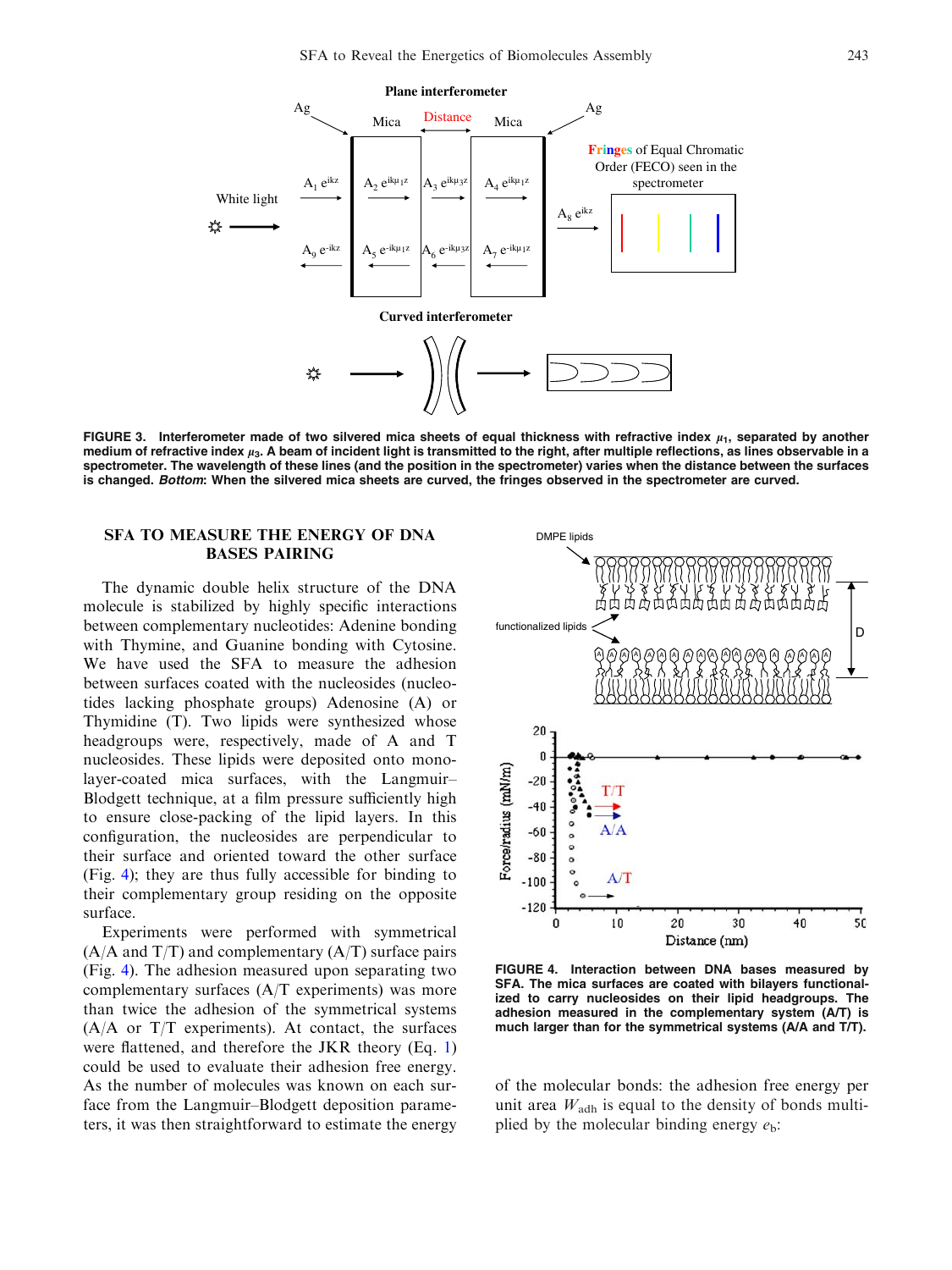$(4)$ 

$$
W_{\text{adh}} =
$$
 density of bonds  $\times e_{\text{b}}$ 

As the lipid layers are close-packed, every nucleoside faces a nucleoside from the other surface, and one could assume that all molecules can form a bond. However, because the binding energy of the molecules is small, two molecules which face each other at atomic distance do not necessarily form a bond. The probability that they form a bond is given by Boltzmann statistics: two interacting molecules can be either (i) unbound and in a zero energy state, or (ii) bound and in a  $-e<sub>b</sub>$  energy state. The partition function  $Z$  of the system is then:  $Z =$  $1 + \exp(e_b)$ , with  $e_b$  expressed in thermal energy units  $k_B T$ , and the probability  $p_{bound}$  that a bond forms is:

$$
p_{\text{bound}} = \frac{1}{1 + \exp(-e_{\text{b}})}\tag{5}
$$

The energy of bond formation, deduced from Eqs. 1, 4 and 5, is 4.0  $k_BT$  (2.4 kcal/mol) for A/T, 2.2  $k_{\text{B}}T$  (1.3 kcal/mol) for A/A, and 1.8  $k_{\text{B}}T$  (1.1 kcal/ mol) for  $T/T$ .<sup>[19,27](#page-6-0)</sup> These values are in very good agreement with those previously obtained from quantum mechanics calculations<sup>[21](#page-6-0)</sup> or thermodynamic measurements.<sup>28</sup>

This result was followed by several similar studies using various functionalized lipid bilayers<sup>25-27</sup> (e.g., bilayers bearing chelating groups or groups that can interact via a combination of hydrophobic forces and hydrogen bonds). In the case of chelation bonds, three independent methods were used to estimate the binding energy (SFA, giant vesicle adhesion measurements and microcalorimetry), which gave similar results. $^{25}$  $^{25}$  $^{25}$  It thus confirms that from a macroscopic adhesive force measured by SFA, one can reliably deduce molecular binding energies. In addition, it shows that the SFA is a powerful tool to quantify the interactions of biomolecules in aqueous solutions, i.e. under closeto-native conditions.

#### SFA TO MONITOR SNARE FUSION PROTEINS ASSOCIATION IN REAL TIME

Membrane fusion is a fundamental biological process which plays a central role in many areas of physiology, such as neuronal communication, viral infection, or mitochondrial dynamics. Because biological membranes are designed to be stable, membrane fusion does not occur spontaneously and requires the intervention of specialized proteins which provide the energy required for fusion to occur. Intracellular trafficking events are governed by the assembly of cognate vesicular (v-) and target (t-)

SNARE proteins, which initially reside in apposing membranes, to form a stable bridging complex (the SNAREpin) that triggers the membranes to merge. $^{23,30}$  $^{23,30}$  $^{23,30}$ How much energy is made available from the SNAREpin protein-folding event, and how this energy is transmitted to the membranes destined to fuse are still very much open questions.

Through SFA interaction energy measurements between membrane-embedded cognate v- and t-SNARE proteins, we have recently provided a comprehensive description in real time of the energetics and dynamics of SNAREpin folding across membranes.<sup>[15](#page-6-0)</sup> The cytoplasmic domains of v- and t-SNARE proteins were modified to have only a single Cysteine residue at their C-terminal end, and then chemically coupled through this Cysteine to a supported lipid bilayer consisting of 89 mol% of DOPC lipids, 10 mol% of negatively charged DOPS lipids, and 1 mol% of reacting DOPE-Maleimide lipids (Fig. [5\)](#page-5-0). We tested many different pairs of SNARE bilayers, probing various regions on each of these pairs. Each SFA experiment consisted of several approaching/separation cycles during which distances and forces of interaction were measured simultaneously every 30 s.

During the approaching phase, and before they start associating (region between 20 nm and 8 nm in Fig. [5](#page-5-0)), SNARE proteins repelled each other like random polymers. Upon separating two SNARE bilayers, a strong adhesion was systematically observed. The measured adhesive forces/radius varied however substantially from one experiment to another (from 3 mN/ m to 20 mN/m). Because we noticed a correlation between stronger adhesive forces and larger long-range steric repulsion, these variations were attributed to differences in local SNARE density. The surface density of SNARE proteins was estimated by modeling the long-range repulsion experienced by SNARE bilayers with the mushroom model of steric forces between polymer layers (Eq. 1). Knowing the SNARE density and the macroscopic adhesion energy of two cognate SNARE bilayers, we were thus able to deduce the SNAREpin binding energy: 35  $k_BT$  (21 kcal/mol), which corresponds closely to the energy needed to create the highly curved non-bilayer transition structures (stalks) leading to fusion (40–50  $k_B T^{14}$  $k_B T^{14}$  $k_B T^{14}$ ). By these measures, the cooperative effect of a few SNAREpins at the site of fusion would therefore release enough energy to overcome the high energetic barriers of membrane merging.

The force vs. distance profiles of assembling SNAREpins also revealed that SNARE motifs begin to interact when the membranes are 8 nm apart, and that the resulting SNAREpin is partially unstructured in its C-terminal region (SNAREpin about 60–80%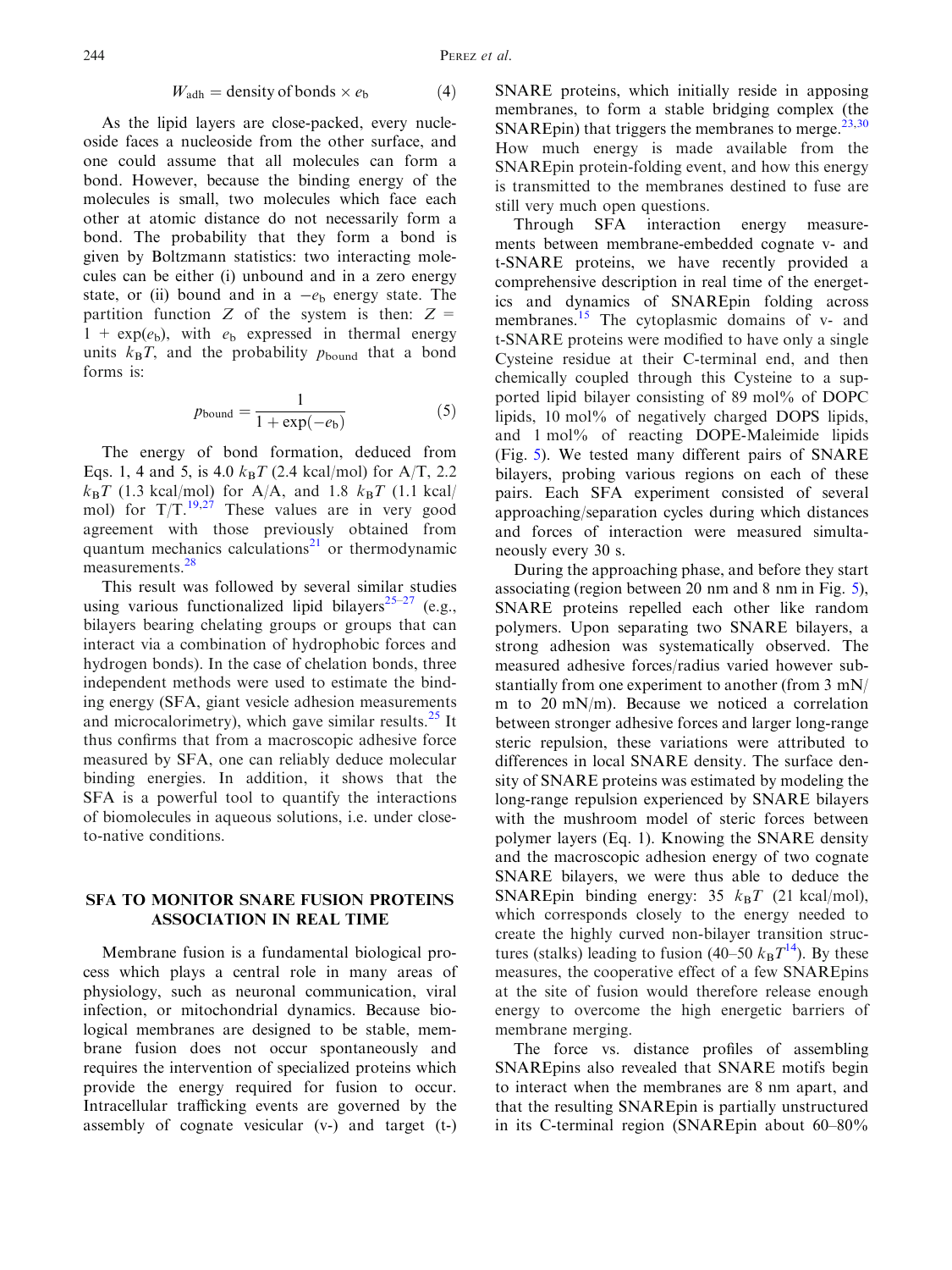<span id="page-5-0"></span>

FIGURE 5. Assembly/disassembly of lipid-anchored SNAREpins in apposing bilayers (squares: approach, circles: separation). As the bilayers are brought into close apposition, the interaction between SNAREs proceeds through a series of successive steps: no interaction, steric repulsion, initiation of complex formation, and compression of SNAREpins. The plateau observed around 8 nm indicates that SNARE proteins do not offer any resistance to compression at this distance and thus corresponds to the region where SNAREpins start to fold up between lipid bilayers. A strong adhesion is measured upon separation (the corresponding adhesive jump is symbolized by the arrow). Identical interaction profiles are obtained by repeated cycles of approach and separation (including the plateau at 8 nm and the adhesive jump), indicating that SNAREpins can be readily assembled and disassembled in our system.

zippered). In addition, membrane-proximal regions of the SNAREs (rich in basic amino acids) were shown to interact with the negatively charged lipid membrane, which could contribute to partial SNARE assembly. Within a native fusion environment, such interaction could play a role in functionally coupling SNARE assembly to the bending and fusion of two apposing lipid bilayers.

#### **CONCLUSION**

The Surface Force Apparatus is a powerful technique to study in real time and in a close-to-native environment the interactions between biological molecules. Its high resolution in distance and force allows the identification of any conformational changes and intermediate binding states that occur in the course of their assembly. In addition, as it measures the interaction produced by a large number of identical molecules, the SFA enables averaging out any effect coming from thermal fluctuations, and thus makes it possible to obtain directly the energetics of biomolecules assembly, which single molecules techniques cannot currently do in a direct manner.

#### **REFERENCES**

- <sup>1</sup>Ashkin, A. Forces of a single-beam gradient laser trap on a dielectric sphere in the ray optics regime. Biophys. J. 61: 569–582, 1992.
- <sup>2</sup>Binnig, G., C. F. Quate, and C. Gerber. Atomic force microscope. Phys. Rev. Lett. 56:930-933, 1986.
- ${}^3$ Degennes, P. G. Polymers at an interface a simplified view. Adv. Colloid Interface Sci. 27:189-209, 1987.
- ${}^{4}$ Derjaguin, B. V., V. M. Muller, and Y. P. Toporov. Effect of contact deformations on adhesion of particles. J. Colloid Interface Sci. 53:314-326, 1975.
- ${}^{5}$ Evans, E., K. Ritchie, and R. Merkel. Sensitive force technique to probe molecular adhesion and structural linkages at biological interfaces. Biophys. J. 68:2580–2587, 1995.
- 6 Gosse, C., and V. Croquette. Magnetic tweezers: micromanipulation and force measurement at the molecular level. Biophys. J. 82:3314–3329, 2002. <sup>7</sup>
- ${}^{7}$ Helm, C. A., W. Knoll, and J. N. Israelachvili. Measurement of ligand-receptor interactions. Proc. Natl. Acad. Sci.  $USA$  88:8169-8173, 1991.
- <sup>8</sup>Israelachvili, J. N. Thin-film studies using multiple-beam interferometry. J. Colloid Interface Sci. 44:259-272, 1973.
- <sup>9</sup>Israelachvili, J. N. Intermolecular and Surface Forces.
- London: Academic Press, 1992.<br><sup>10</sup>Israelachvili, J. N., and G. E. Adams. Measurement of forces between 2 Mica surfaces in aqueous-electrolyte solutions in range 0–100 Nm. J. Chem. Soc. Farad. Trans. I 74:975, 1978.